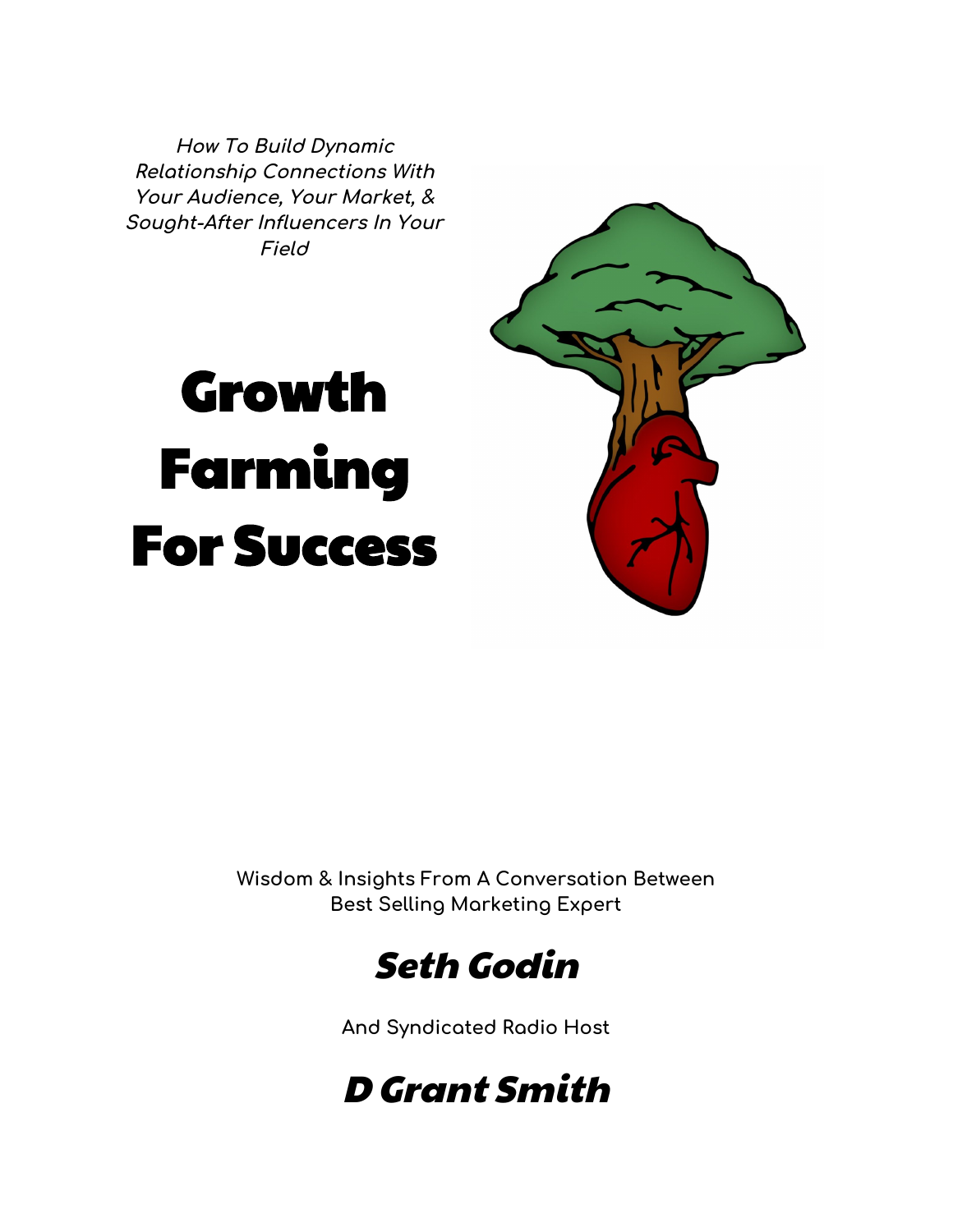

# **From The DIY Artist Route [Podcast](http://dgrantsmith.com/having-a-conversation-and-making-a-ruckus-with-seth-godin/)**

**Podcast Episode Available For [Listen/Download](http://dgrantsmith.com/having-a-conversation-and-making-a-ruckus-with-seth-godin/) Here**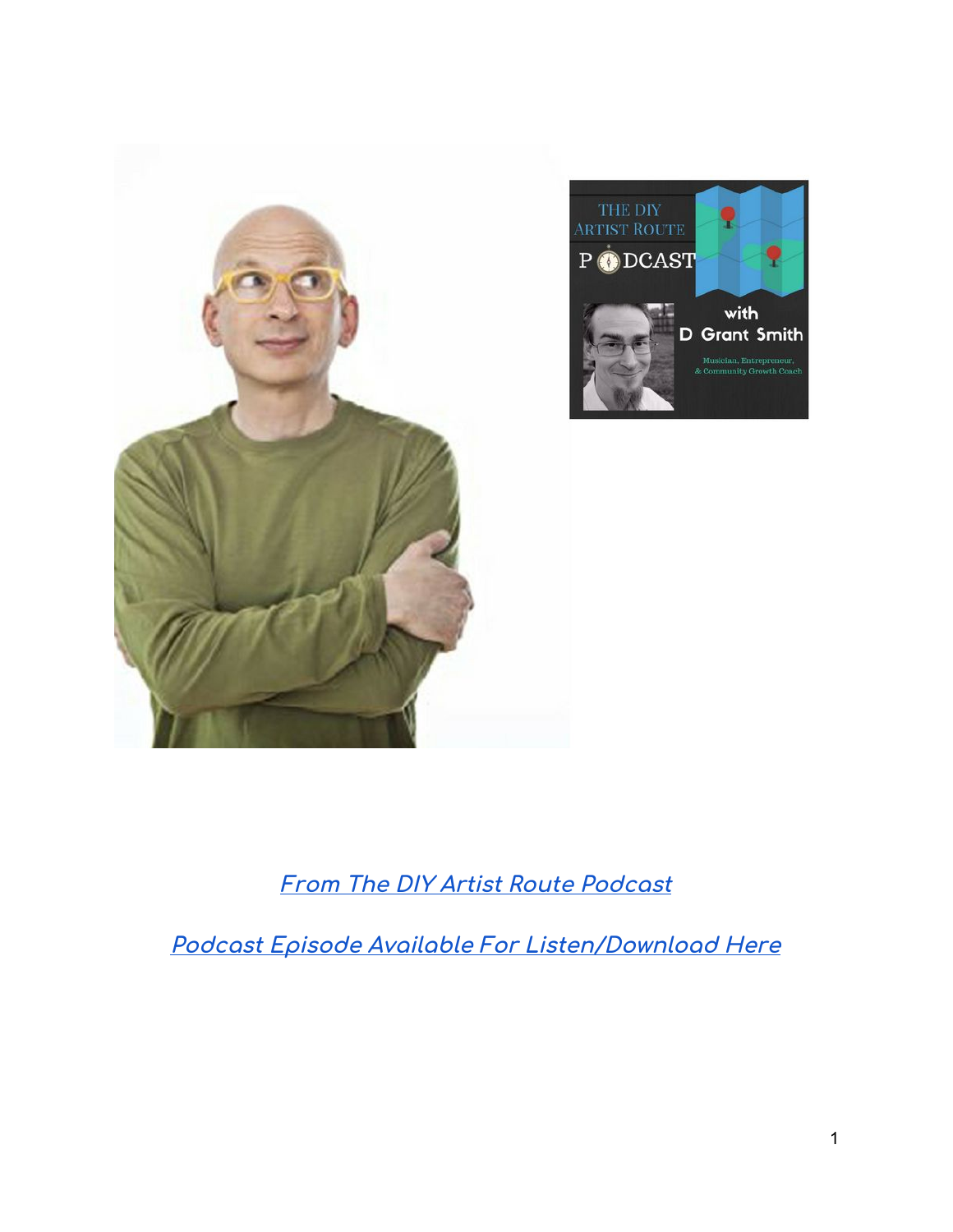Copyright 2016 Updated 2017 By D Grant Smith All Rights Reserved No Portion Of This Publication May Be Reused, Copied, Or Republished Without Permission

*--------------------------------------------------------------------------------*

*Dedicated To Every Entrepreneur, Creative, Ambitious Person Who Feels Like It's Too Hard, The Road Is Too Long, And The Odds Are Stacked Too High Against You To Win.*

*We all feel like underdogs at some point in our journey. I certainly have.*

Never in my life did I think I'd get to have a conversation with one of my biggest heroes, Seth *Godin. But I did. And it wasn't luck that made it happen.*

*Little did I know I was already doing something that he and I would talk about together.*

*I focused my energies on making a connection with him and showing appreciation for what he does that matters in my journey.*

*It's something I map out for musicians trying to get media coverage (radio airplay, reviews, interviews, etc) in my books The DIY [Musician's](https://dgrantsmith.com/books/) Radio Handbook and The Essential Recipe For Effective Music [Submissions.](https://dgrantsmith.com/books/)*

*Essentially, I was Growth Farming before it had a name.*

*And this philosophical method got its name from the conversation you're about to explore that I had with Seth. It's really easy to do. Not a lot of people do relationship building this way.*

*That's why it works. I know it will work for you too.*

I'm pumped you're going to learn how to Growth Farm with me. So much so that I want to hear about your journey and build a connection with you too. Feel free to reach out to me via email *[dgrant@dgrantsmith.com](mailto:dgrant@dgrantsmith.com) to let me know how your Growth Farming is going.*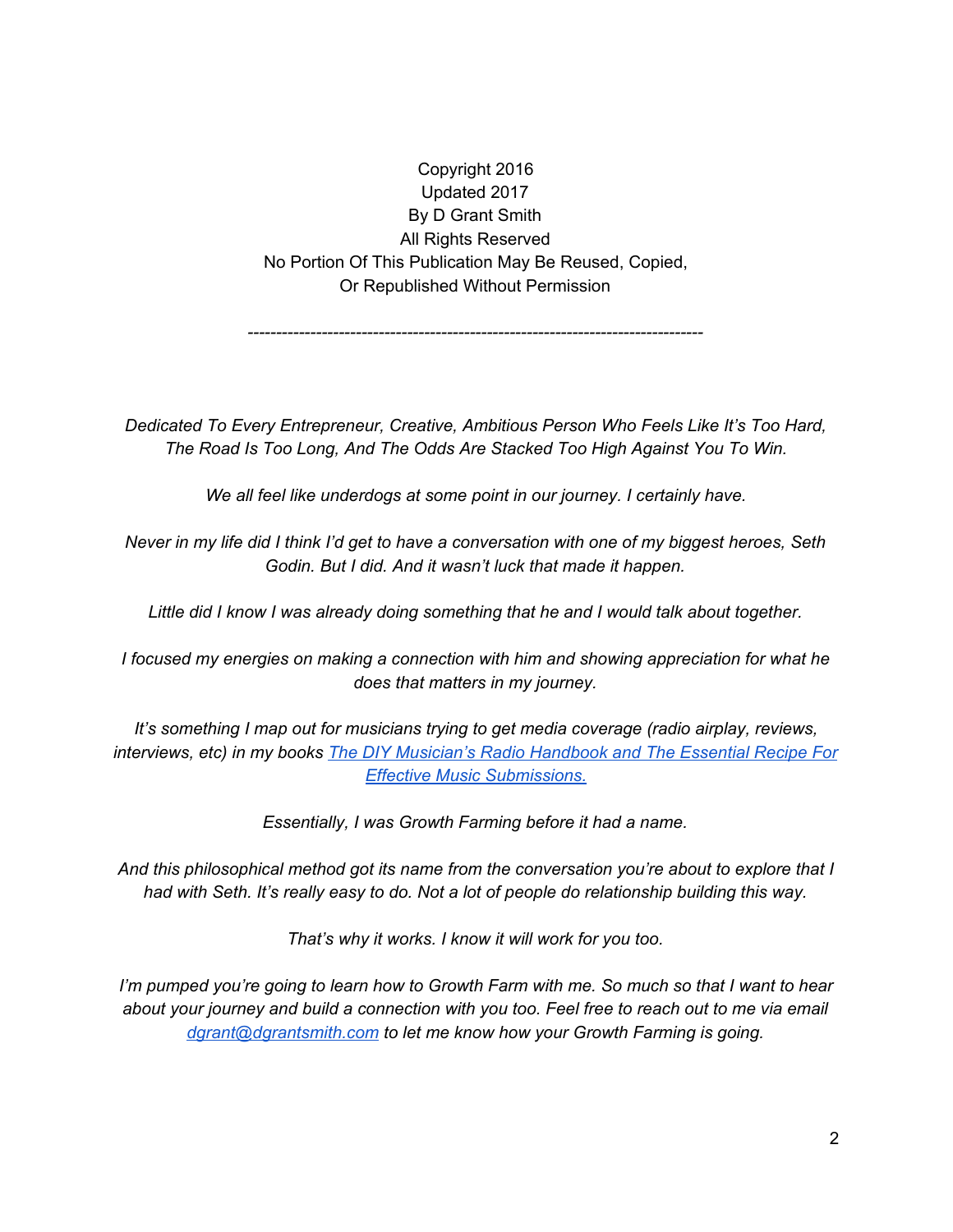# *How Do You Get Someone You Don't Know And Highly Value To Notice You & Care About What You're Doing?*

I was wondering how to do it (getting noticed and being valued) too at one point.

In a little bit I'll tell you the story of how I got a conversation with Seth Godin, but first off let's look at some important areas that will be addressed more in this EBook.

The first important area is the term *"Growth Farming."*

When you listen to the [podcast,](http://dgrantsmith.com/having-a-conversation-and-making-a-ruckus-with-seth-godin/) the very end of our chat is a discussion on the idea that "the grass is always greener somewhere else." It's that classic notion that if we only had what someone else already has, then we'd be set for success.

For creative entrepreneurs like you and I (as well as people in general), this is something we deal with all the time.

Have these questions run around in your head?

*"If I just had a bigger following on social media then it'd be easy to get more people to buy my work."*

*"If we could just get booked on this venue then we'd finally get discovered."*

*"If we could just get a label to pick us up then we wouldn't have to market ourselves and we'd have media coverage all the time."*

Sound familiar?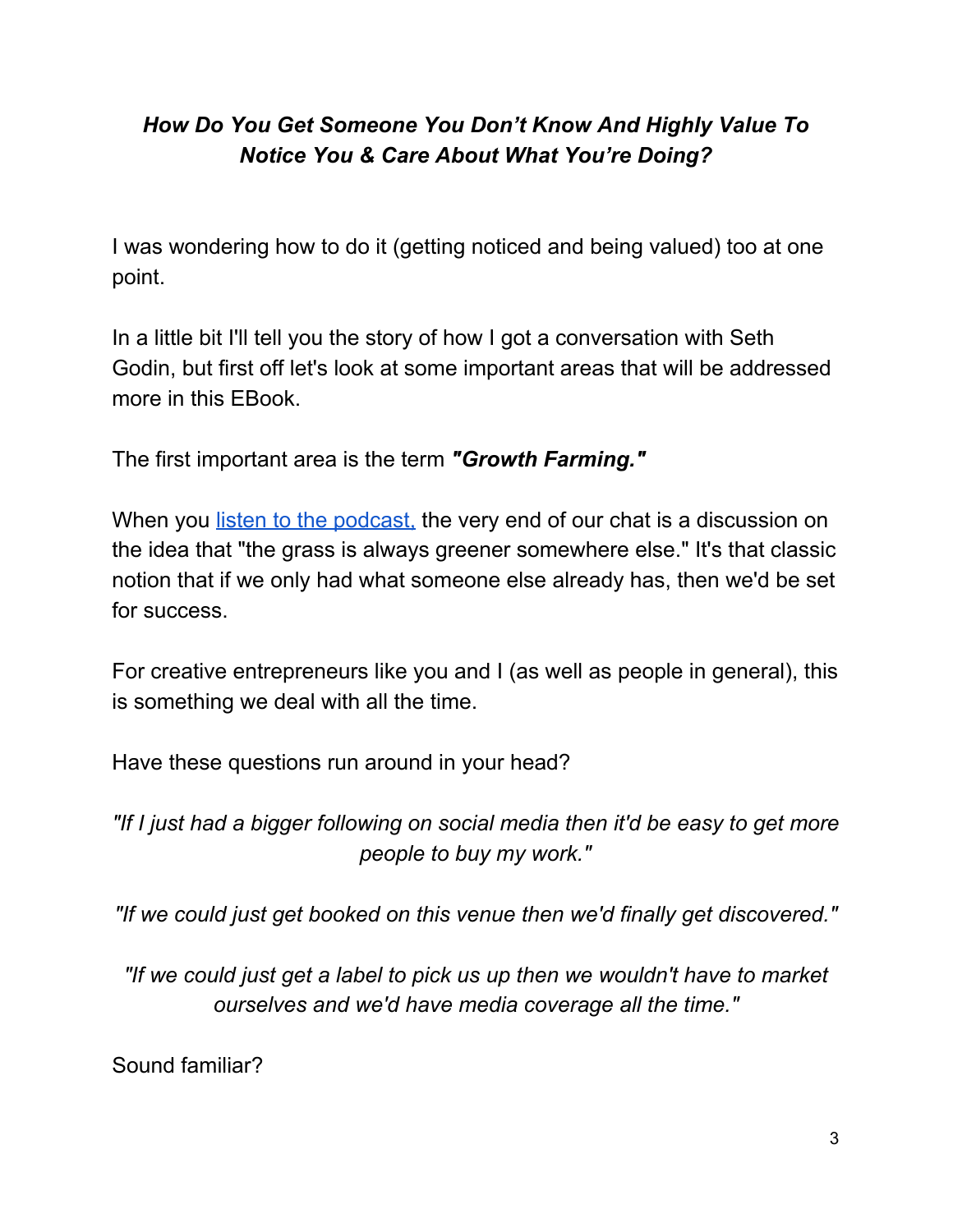If you've thought that you just need something that someone else has to grow and build success, Seth Godin's wisdom is exactly what you need.

There isn't a one-size fits all answer for how to get an influencer to notice you and give you attention. However, the power of intention (which we'll talk about later) can play a big role.

Keys and steps to building a [connection](https://dgrantsmith.com/books) with influencers are detailed in my [books.](https://dgrantsmith.com/books) You have to be authentic, and have had some experience with the work of the person you are seeking the attention from. Sending a cold email to someone you haven't read anything from, listened to, or had an experience with isn't going to work as well as having an experience.

You can reference your experience to communicate value to the influencer. You want someone to notice you? Pay attention to you? Notice and pay attention to them first. Give what you want to receive. It's how the law of attraction works.

One of the best things about relationship building in an organic way is the opportunities to learn from people who have done what you want to do. Isn't this why we read so many books & blogs, attend webinars, and listen to podcasts?

I've been a long time reader of Seth Godin's work, both his daily blog and his many marketing books. I've felt for a long time like Seth's concise wisdom gives me the next step I can take to go a little bit further and a little bit further.

## **Kind of like a Modern Marketing Moses in the infinite desert of possibilities, leading us to the Promised Land.**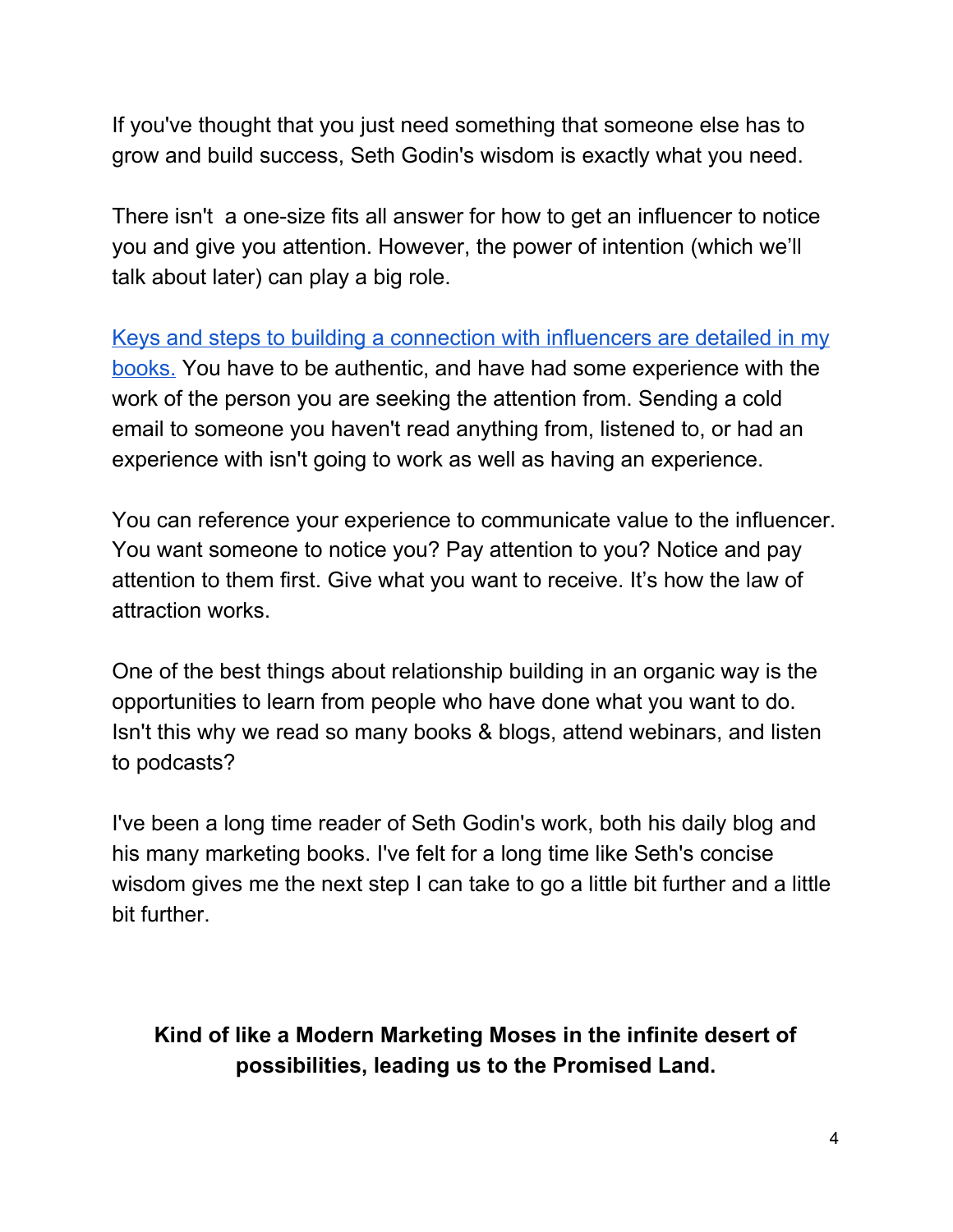One day in January of 2016 I just wanted to say "Thank you!" for all of the ways his work has blessed me. So I did via a short, heart-felt email to Seth (his email address is on his site). Doing so created a dialogue between us that led to a longer conversation and learning opportunity. This is where Growth Farming was born.

Seth [covers](https://www.amazon.com/Purple-Cow-New-Transform-Remarkable/dp/1591843170) this idea in detail in his book Purple Cow. I urge you as a creator, builder and member of humanity to be a positively uncommon person for the betterment of yourself and all of us. I will reference several of Seth's books here. All of these have been instrumental in my own growth and success as an entrepreneur, and will help you in your growth farming process.

The conversation you're about to read, like any talk with someone you respect, shines a lot of light on ideologies you and I have both dealt with in our lives. A big subject we cover is FEAR, which is one of the subjects in Seth's book What To Do [When](https://www.amazon.com/What-When-Your-Turn-Always/dp/1936719320/ref=sr_1_1?s=books&ie=UTF8&qid=1512599422&sr=1-1&keywords=what+to+do+when+it%27s+your+turn) It's Your Turn. Growth is scary, but it can be done when we have the right perspective.

Let's start with a few questions that come to mind when we look at a pathway forward in growth and success:

## *What does it really mean to grow in the creative space of music, art, and entrepreneurship?*

Great questions usually lead to other questions needed to explore in order to fully grasp the answers for growth. Here are a few more to develop the big picture of GROWTH we're talking about:

*How can we as creative people turn our work and our passions into something that other people will want?*

*What steps do we take to make this growth happen?*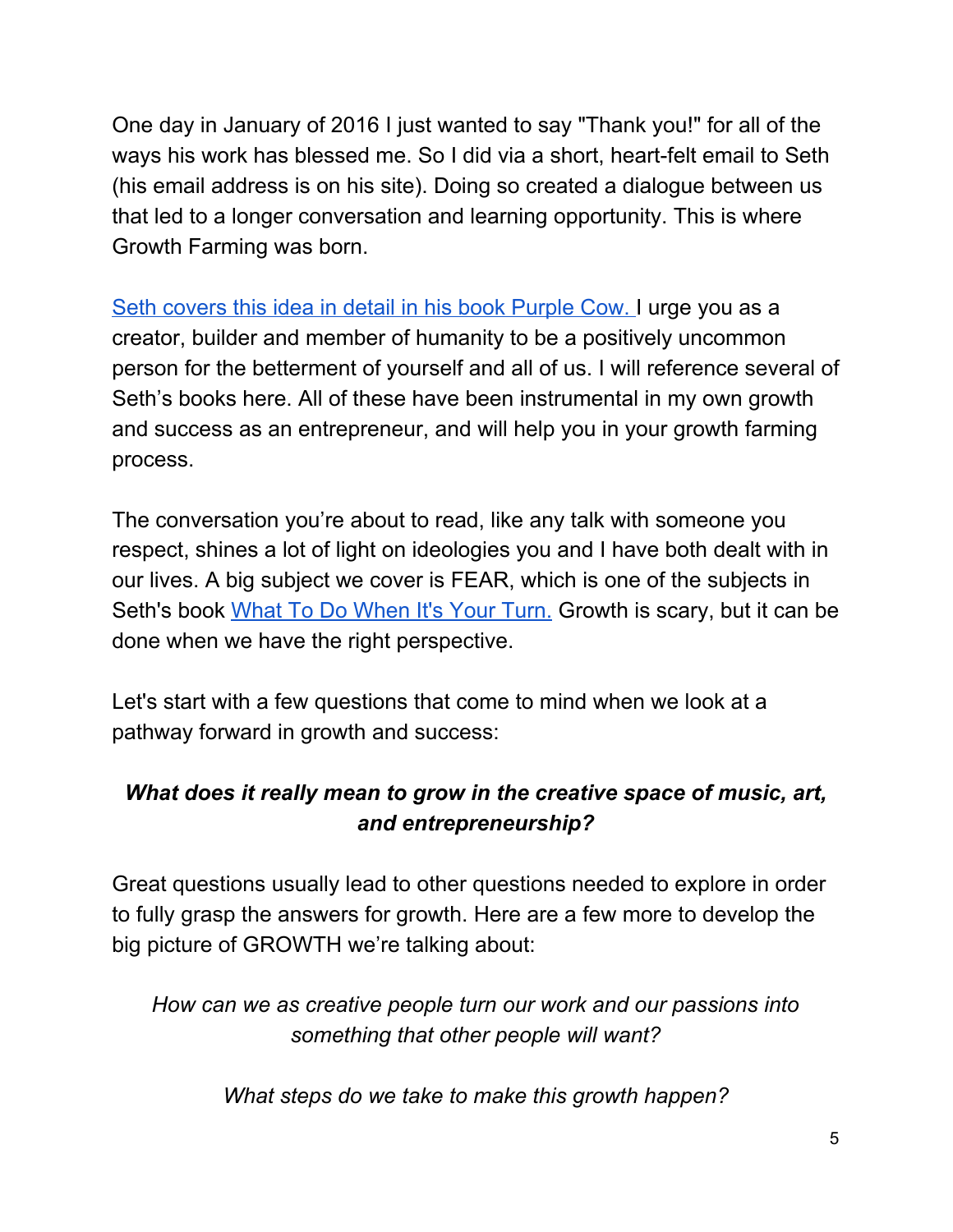## *How can we ensure that what we do will be meaningful to the people we want most to connect with?*

It's one thing to read a How-To blog article that promises to explain something about growth in the title, but never actually delivers in the content.

It's something else when you get to talk with a marketing and growth expert personally. Who tells you specifically what it means to be a purple cow. To stand out. To gain good attention. To build a tribe. To take your turn.

And to be meaningful to the people you want to connect with most. That's what Growth Farming is. Seth opened up my mind to frame growth from the perspective of a gardener.

I mentioned earlier how valuable Seth's work has been in helping me gain direction on a small scale, just a little each day. That direction is essential. What's more important though, is understanding what you feel in the place where you are and what you want to do to change that to succeed.

Do you feel like you've been wandering in an unknown land, trying to navigate the path towards success as an artist or creative entrepreneur?

I sure have. If you've left your day job or transitioned from what you were accustomed to doing, so you could build your own thing you know what I'm talking about. All the choices, options, and things you're "supposed to do" to be successful can easily consume your time each day.

That's why Seth Godin has been like a Moses in the entrepreneurial desert for a lot of people, including me.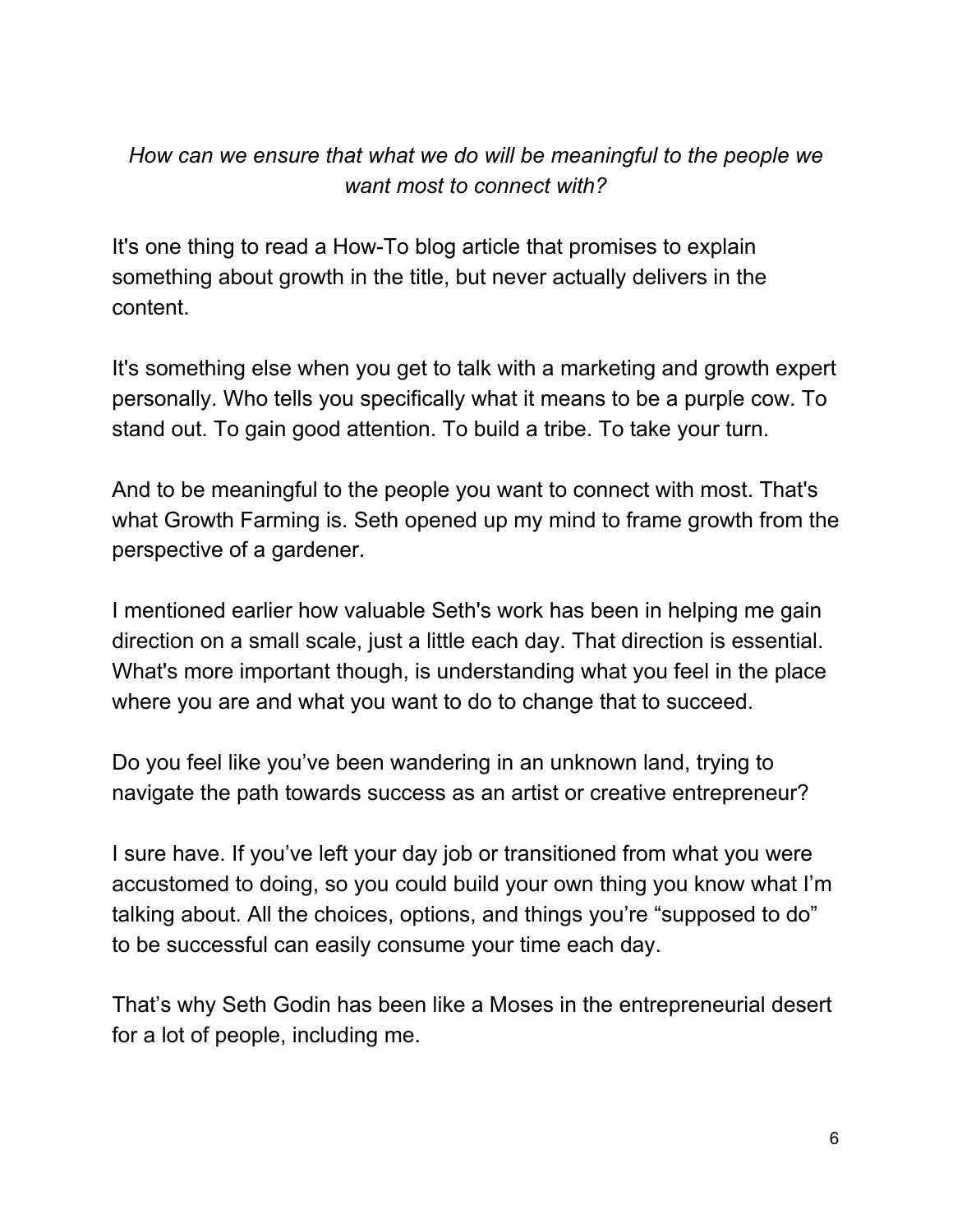#### **Growth Farming Lessons From Seth Godin: Audience & Fan Growth**

On the subject of audience building, in regards to Seth's work, I'll point to a few specific references where his insights and direction comes from. Prerequisite reading (if this were a college course) would be his books *Tribes, Purple Cow, and Ideavirus.*

*Tribes* is all about how we are naturally drawn to groups of people based around our values, interests, fears, and hopes. We are also looking for leaders to guide the tribes we're in. In regards to audience growth, the Tribes concept is even more applicable because the digital revolution has changed so much about how we connect with each other.

*Purple Cow* is all about the art of standing out, how following the bandwagon (or doing what "everyone else" or the popular people are doing) is a sure-fire way to blend in and never be noticed. Instead, be the thing that people can't stop talking about.

*Ideavirus* is about getting people to spread the word about you. It's the concept of organic marketing, word-of-mouth buzz that causes the stuff you do to spread to places you didn't have connection with before.

These books are great additions to your library to have a wealth of insights into the growth process, all in just a few short pages (another strength of Seth's is being concise).

Regarding audience growth, the term is framed around not just adding people to your fan base or even having one. Building your audience (aka fans) is about growing your tribe. It's about cultivating a connection with real people who are passionate about you, your work, and your story.

#### **It's the story that matters most.**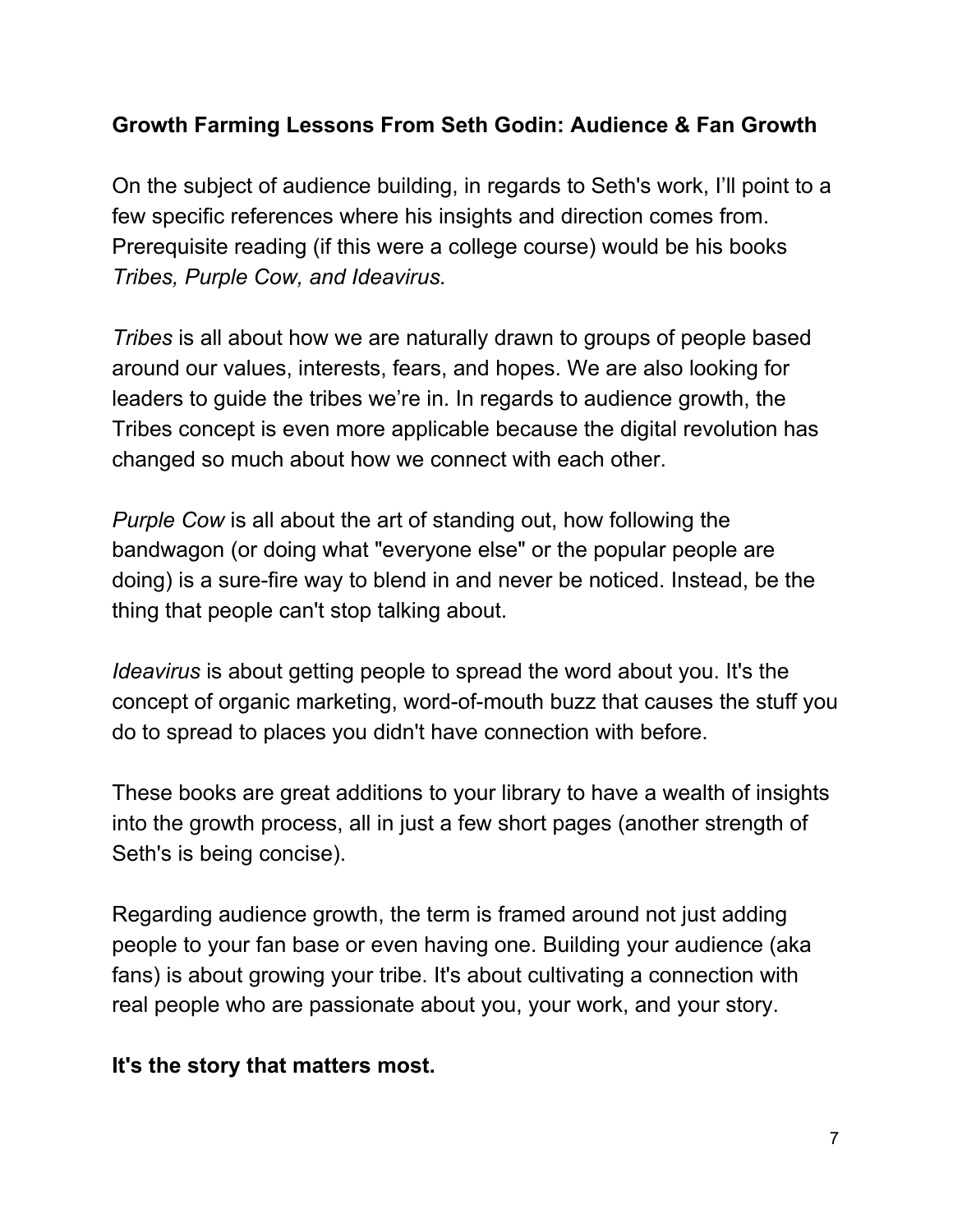# It's like Seth says in the podcast, *"The goal is not to have a fan base, though Kevin Kelly's 'Thousand Fans' is a critical idea. The goal of connecting with a tribe is to understand:*

## *A). It's not for everyone and*

## *B). The people who it is for are seeking connection and they're hoping to be seen."*

There's an interesting point about distinguishing between people who make art and people who are artists. They're not one in the same.

Your audience tribe is seeking connection with artists, not people who just make art. There's a difference between a person who grabs an old music sheet of Bob Dylan's to pluck chords and someone who writes original music that inspires change.

One is a singer/player. The other is an artist songwriter. Tribes want to connect with true artists because art is inspirational. Art creates change. Art also requires risk.

# *"What we have to do first is commit to this idea that if we're going to make art we're going to be wrong, we're gonna be on the fringes, we're going to be rejected, we're going to do things that might not work. It's going to be personal. We're going to be vulnerable and we're going to connect it to other people. A lot of people aren't up for that."*

It's a completely different discussion to have with an artist than it is for someone who copies someone else's work. This is why creating the connection with real people based on the experience you have with their work is so vital. Real artists have experiences that they share with others in their own unique way.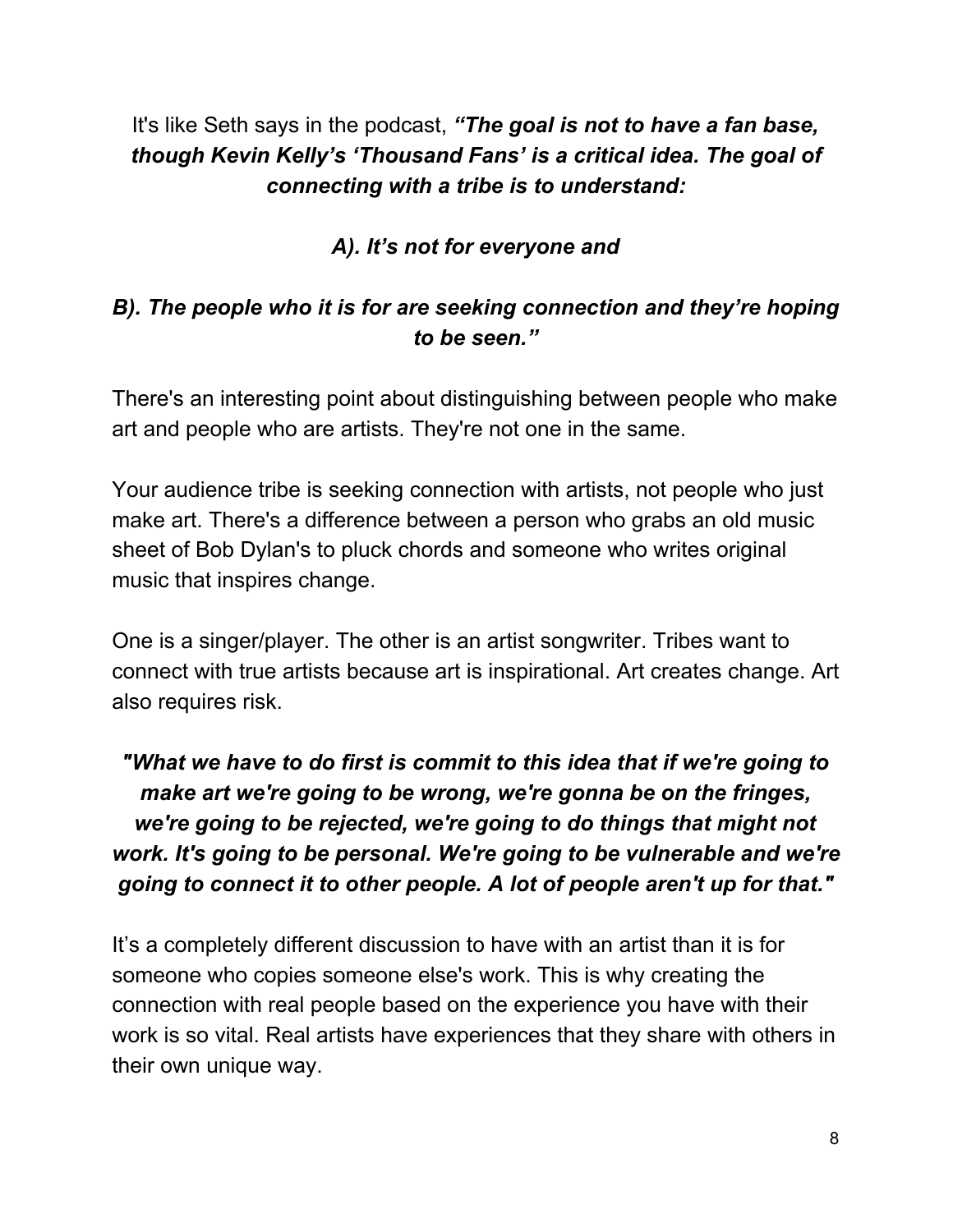Experiences are stories. Stories create connection. They build interest. They get people talking, and relating, and sharing.

If you're up for being an artist instead of someone who makes art, if you're willing to test yourself and be vulnerable, to put your creativity and passion in a place where it can be celebrated, rejected, criticized and praised, read on.

Many artists don't have tribes. They aren't looking to build a connection with people that fosters community and creates opportunities for everyone involved. Instead they want fame, and equate this notion of fame with success. Remember the list of "If Only's" from earlier?

#### *If only more people knew me or followed me (fame) then I'd be successful.*

Fame and success aren't one and the same. Often fame takes success away from people more than causes it. Regardless, the pursuit of connection with people who share your values and perspective links your art to those who want it most.

## *"Most artists don't have a tribe. Most artists connect to a tribe that already exists."*

There's a good chance that your tribe has people who are members of other tribes, all intersecting with each other based on personal preferences, stories, and ideologies.

For musicians, this is why knowing who you sound like or which artists (who are in the mainstream) have songwriting dynamics similar to you is so key. Perhaps your shows are similar in production, pyrotechnics, or costumes. These similarities create the link that draw in new members to your audience tribe.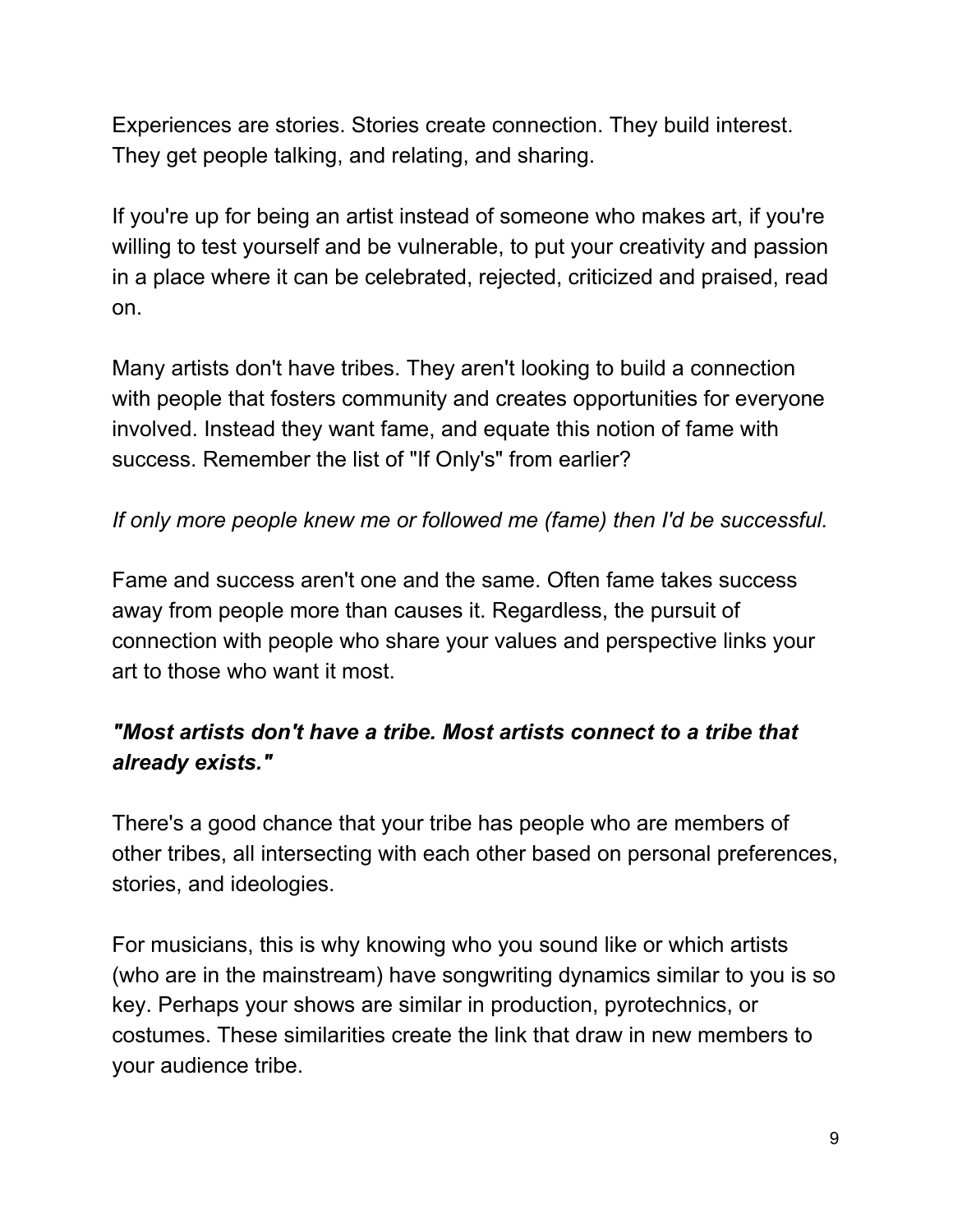The purpose of building a connection with your tribe is not to become famous or gain surface popularity. The purpose of building this kind of community is to better connect with your SuperFans.

Your SuperFans (coined from Kevin Kelly's [seminal](http://dgrantsmith.com/the-secrets-to-1000-true-superfans-with-kevin-kelly/) piece "1,000 True Fans", [articulated](http://dgrantsmith.com/the-secrets-to-1000-true-superfans-with-kevin-kelly/) in this podcast episode with him) are the passionate people who live and breath your art.

What you do, your music and your songs, are a part of their everyday lives. You have written the soundtrack for their journey in life. They celebrate your work by owning your music (often both digital tracks/albums and CD or vinyl). They buy your merchandise, they attend your shows. Sometimes they get your branding or lyrics tattooed on themselves. They make videos of themselves playing your songs as covers.

These are the people who make careers for musicians because they not only fund your work, they also spread the gospel of your songs to people they know.

I call it gospel, because that's what brand/music evangelists do. Your music is so valuable and powerful to them that they market your music in ways you could never do yourself.

## *How do you make a stronger connection with your tribe that leads to having SuperFans?*

## Seth says, *"Pay attention to other people's narrative, what it means to wear your T-Shirt. If someone goes to school wearing your T-Shirt, what are they saying about themselves? These are choices you get to make before you make the T-Shirt."*

From this insight we can ask more questions to dig deeper and cultivate the next steps for ourselves.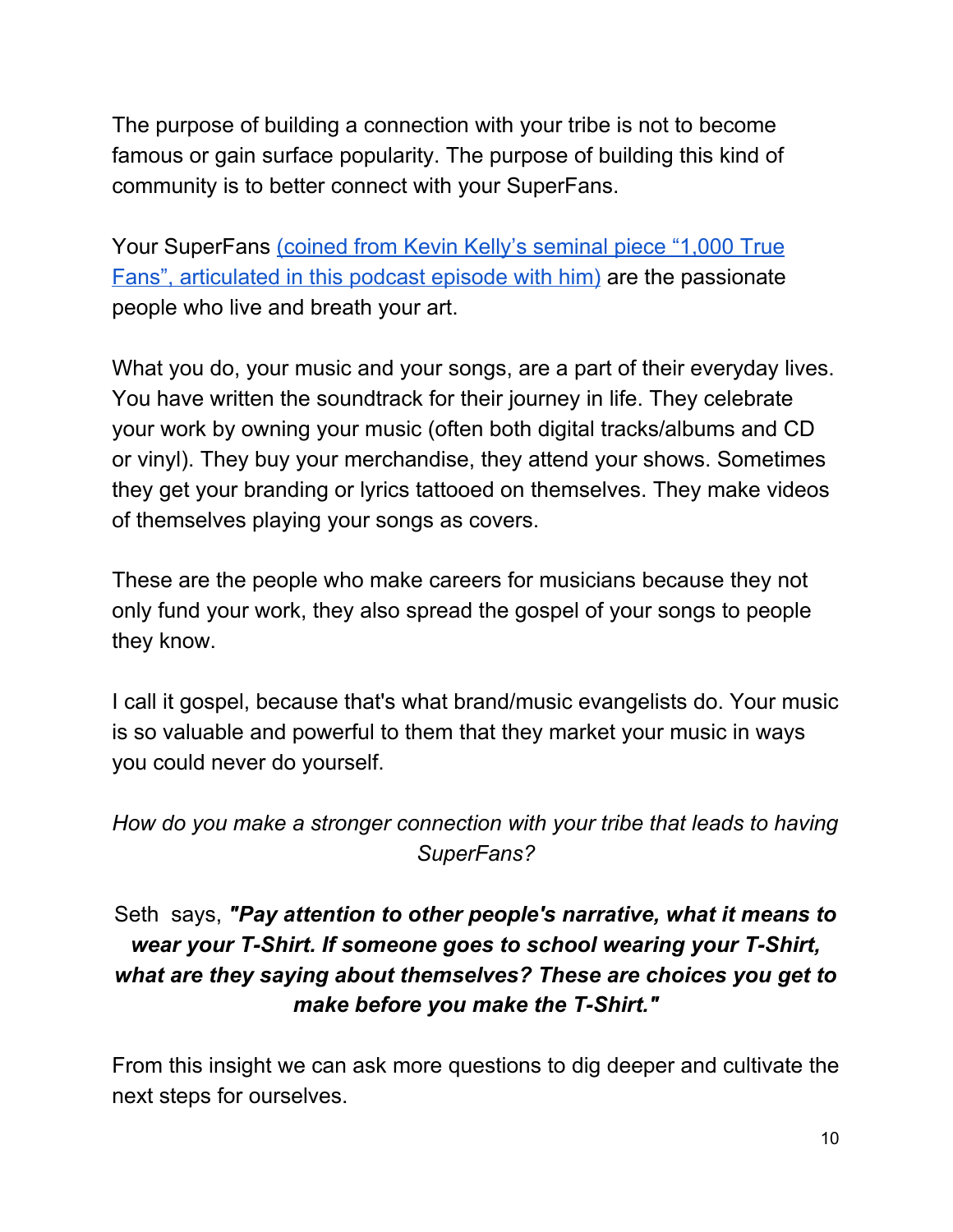#### *What connects people to your tribe so they become SuperFans?*

Think about the stories you tell as and artist. Your stories reveal who you are and how you communicate that to the world.

There's a very important thing that all of us creatives have to wrap our heads around, and it seems easy on the surface but is also more complex as we dig deeper.

It's the aspect of storytelling. Everything you do tells a story. Your actions and your thoughts are linked. What you focus on grows. Your movements and your conversations are linked. What happens externally (your creation or "art") is a product of the thoughts and inner contemplations.

The stories we tell ourselves become who we are.

From a growth standpoint, I've adopted a practice that I repeat every single day. It's become my story, and it's become something that is creating new opportunities for connections with people I've always wanted to connect with but never knew how.

It's simple, and it's Growth Farming at its most basic.

**What you focus on is what grows and manifests itself.** Focusing on what fruits you want is how to plant those things in your heart and mind so that they come into being through your life.

Every morning I do a series of affirmations where I plant positivity (love) in my mind and heart. I say it outloud. I state it as fact. I tell my mind, psyche, and heart this story. Everyday it becomes more and more true.

Here are my daily affirmations: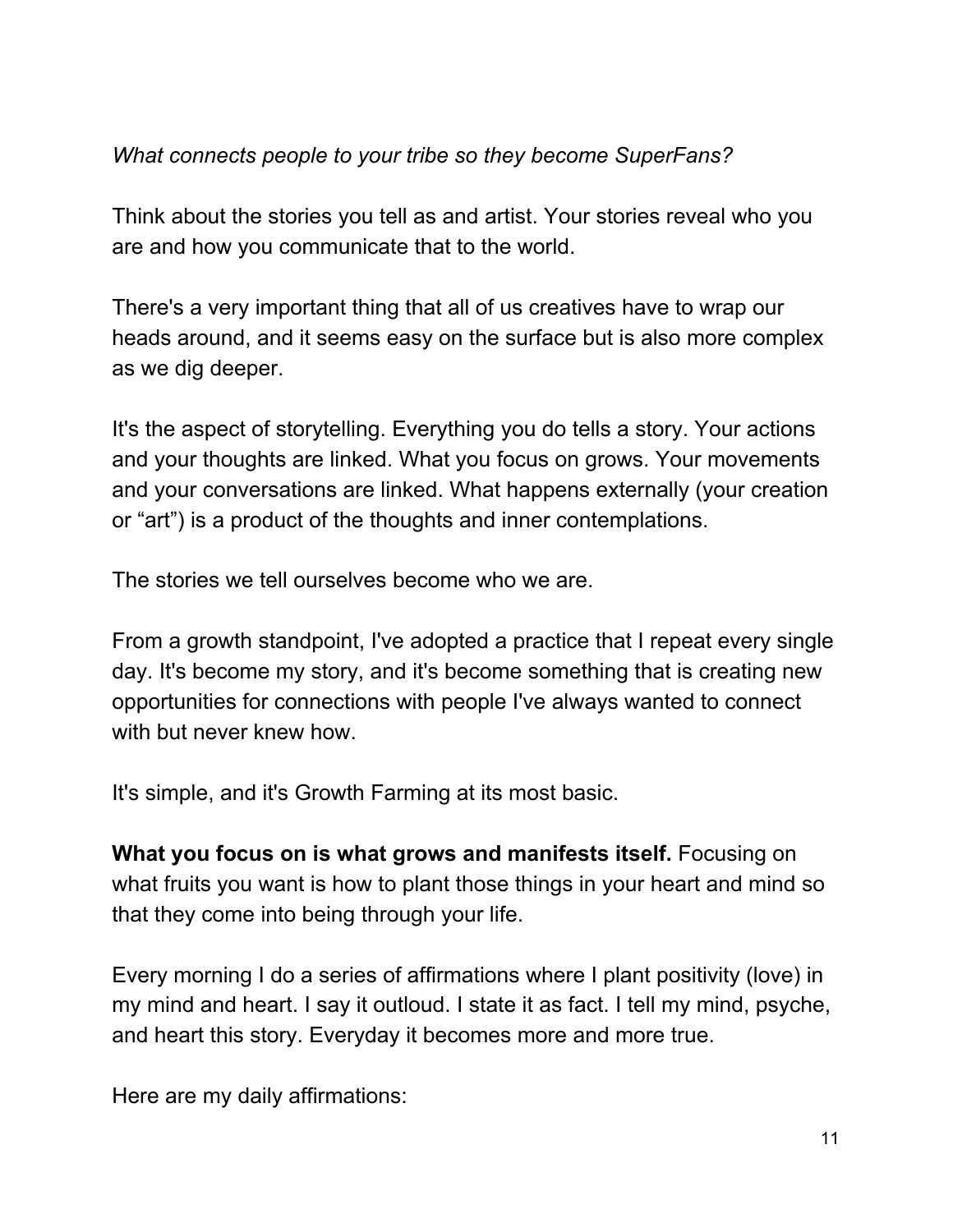**"What is inside of me is love, joy, peace, wealth, prosperity, success, happiness, abundance, strength, and hope.**

**What I produce is love, joy, peace, wealth, prosperity, success, happiness, abundance, strength and hope.**

**What I attract into my life is love, joy, peace, wealth, prosperity, success, happiness, abundance, strength and hope. Because I am Love. I am Peace. I am Joy. I am Success.'**

This is about focusing on the harvest you want to have so you plant the right seeds. We attract the types of people we are. Your friends are most likely people who share your values, beliefs, and principles. So are the people in the tribes you're a part of, and your audience tribe too.

If you want strong, loving, supportive, and giving people to connect with you, be that type of person. Dr. Wayne Dyer has an incredible book that digs deeper into this subject called *The Power Of Intention*. Putting that together with Seth's work has been instrumental in my own transformation and success.

If you want happiness, joy, peace and love in your life, plant that inside you every day. Focus on it. Meditate on it.

What you plant in the dirt you will water. You'll make sure it gets sunlight. You'll remove weeds and keep pests away because you want those seeds to grow and produce fruit. Weeds and pests are negativity, doubts and fears. Remove them, cultivate what you planted, and experience the fruits that come out of it.

It's true in the dirt and it's true in your heart.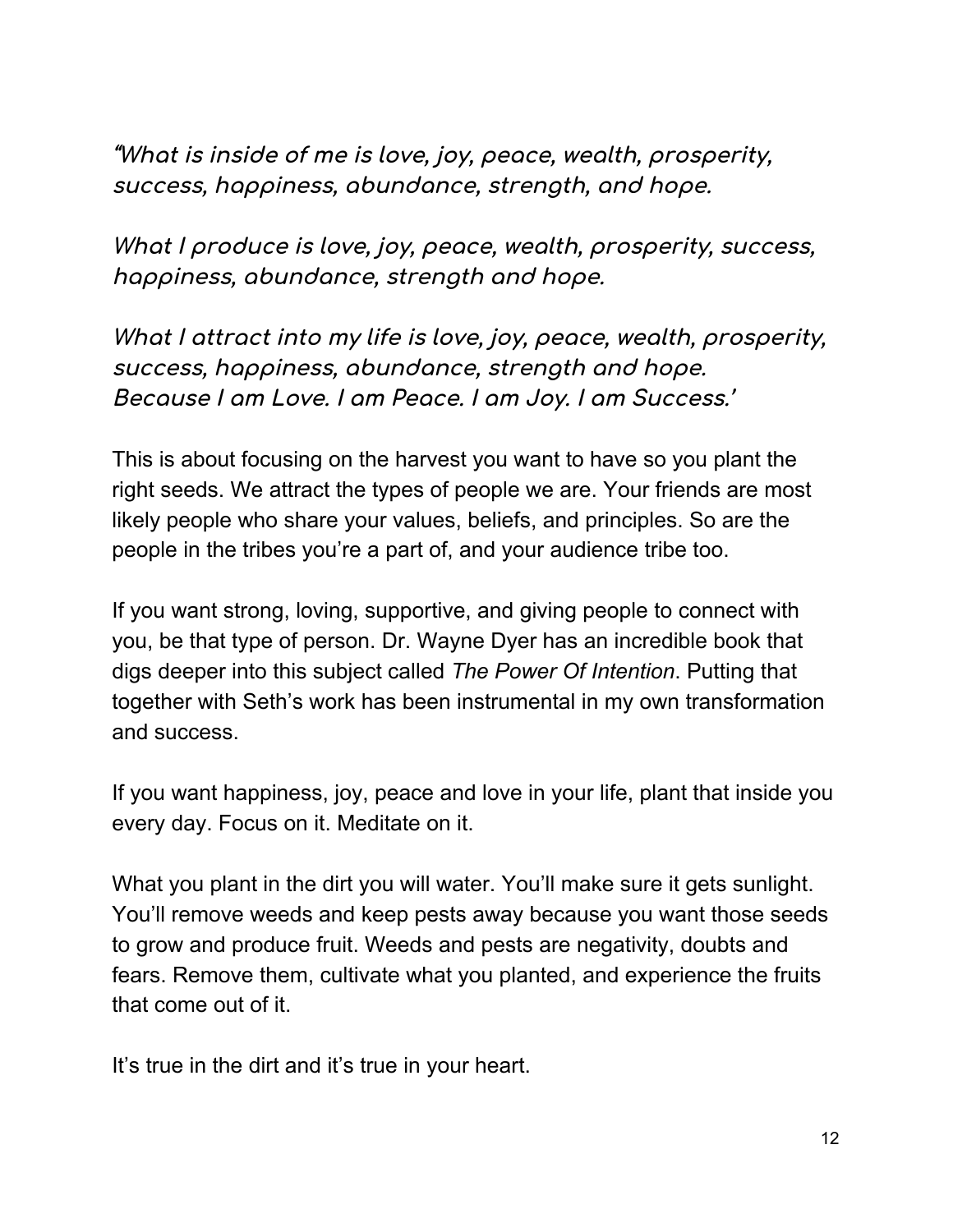Here's how this connects to growing your audience, particularly with SuperFans. There's a practical side of the coin, practically and philosophically. Our SuperFans are people who sync with the stories we tell. Those who create the strong connections with real, passionate tribe members by telling great stories consistently.

#### **Great stories and great story-tellers come from this.**

*"Everything we do is designed to make someone else change. If you decide you want to change someone, you need to figure out who you want to change, because different people will be changed by different stories."*

Knowing who you want to change has everything to do with identifying the types of people you want in your tribe. Think about the affirmations I mentioned a moment ago.

It's about being specific. This is why artists who make fame their #1 priority spend much of their careers struggling to make ends meet, and complain that it's unfair other people get opportunities they only dream about.

They're focusing on the wrong kind of fruit. And they're focused on the "greener grass" somewhere else instead of tending their own garden.

The same is true when it comes to choosing the vehicles of marketing your music. Radio, for instance, has hundreds of thousands of options for musicians and music fans. Is every radio station, both those online and those on the FM/AM dial ideal targets for you to get your music heard?

Of course not. By being specific about which stations are telling stories similar to yours, and who share similar tribe members makes the difference in that opportunity being fruitful for you.